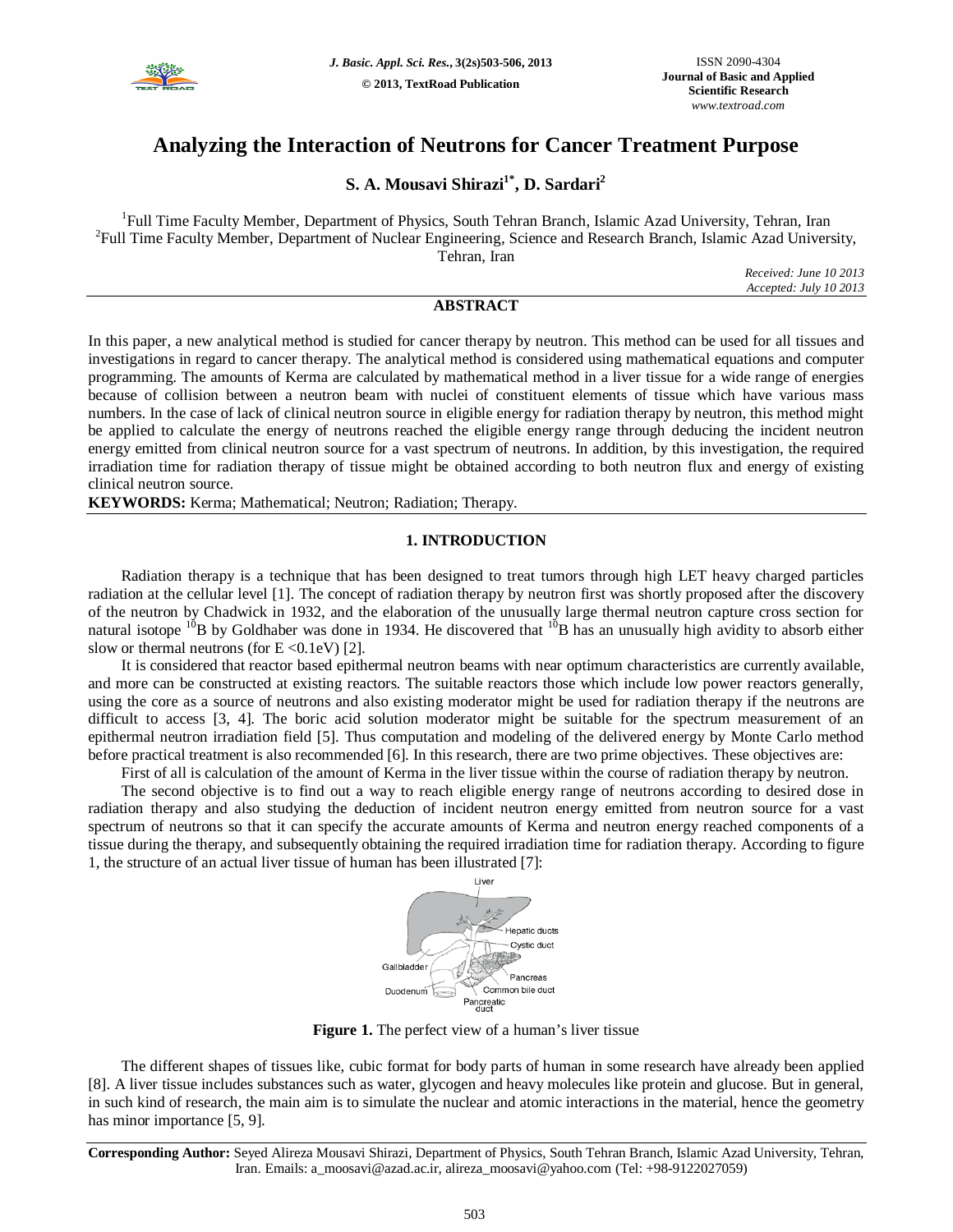#### **2. MATERIALS AND METHODS**

#### *2.1. Application of mathematical method*

In a laboratory system, due to having collision between a neutron and a nucleus, the amount of energy transferred to a recoiled nucleus is computed with Eq.1 [10]. In fact, the Eq.1 is defined from viewpoint of laboratory system.

$$
E_R = \frac{2A}{(A+1)^2} E_n \cos^2 \psi \qquad (1)
$$

Where:

 $E_R$ : the energy of thermal neutrons which have reached the eligible energy

*A*: mass number of the components of the system

*En*: Energy of incident neutron

*ψ*: The angle between the course of projectile neutron and recoiled nucleus in laboratory system

For neutron energy greater than  $8MeV$ ,  $(n, \alpha)$  reactions play very preponderant role among all the reactions so that in this state some part of Kerma is due to  $\alpha$  particles.

In this state, the calculation is carried out using neutron angular distribution after scattering and random sampling of neutron collision in either elastic or inelastic scattering,

The atomic composition of the soft tissue is approximated with hydrocarbon materials. In the investigation, neutron slowing down has been taken into account as well.

Equation 2 shows the exponential decrement of neutron energy because of passing across the tissue [10]:

$$
E_R = E_n e^{-n\xi} \qquad (2)
$$

Where:

*ξ*: Lethargy

The Eq.3 is obtained based on the Eq.2:

$$
E_{\scriptscriptstyle R} = E_{\scriptscriptstyle R} e^{\left[\frac{\sum_{\scriptscriptstyle a} + \sum_{\scriptscriptstyle s}(1-\frac{2}{3A})}{\sum_{\scriptscriptstyle a'}\left|\frac{2}{A+\frac{2}{3}}\right|}\right]}
$$
 (3)

Where:

*Σa*: cross section of absorption *Σs* : cross section of scattering *Σsl*: cross section of slowing down

Therefore, to calculate Kerma in the tissue, the energy range is parted, and then the obtained value is added to previous amount of energy, as below:

$$
E_{R(new)} = E_R + \frac{E_n - E_R}{n} \qquad (4)
$$

Where: *n*: The collision number

Therefore, according to Eqs.3 and 4, the amount of Kerma in the tissue is obtained. In order to reach the required absorbed dose according to energy of neutron source, using the Eqs.3, 4, the amount of Kerma in the mentioned tissue is obtained. The Eq.3 is defined based on mathematical equations, and thereby the irradiation time can be obtained to reach the eligible KERMA so that it might be applied for a patient who sets under radiation therapy by neutron.

#### **3. RESULTS**

The amount of Kerma is calculated because of emitting a neutron beam with constituent elements of tissue having various mass numbers (a wide range) per the mass number of constituent elements of it. The derived results are illustrated in figure 1 through mathematical method: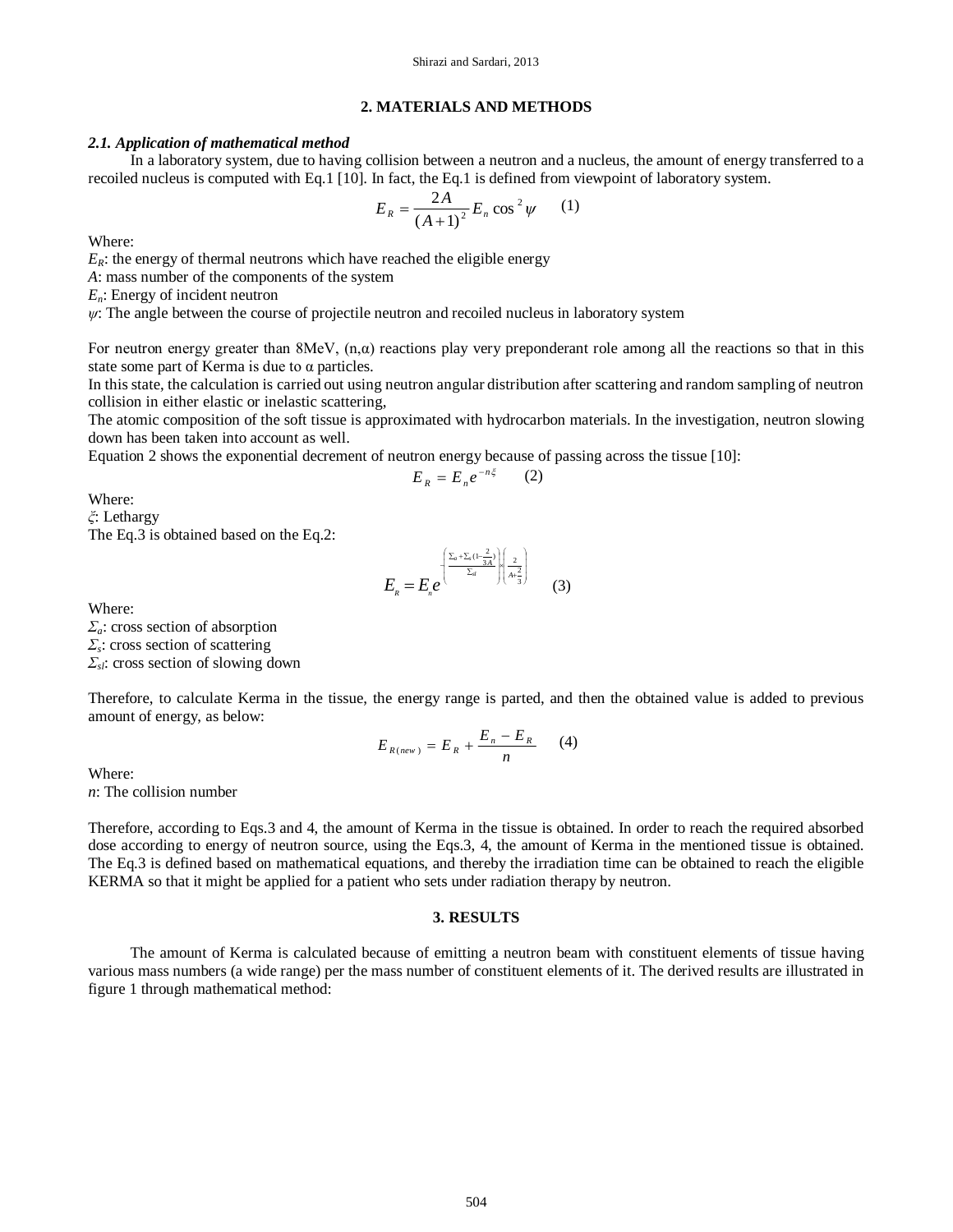

**Figure 1.** Amounts of Kerma for a wide range of mass numbers calculated by mathematical method

The amount of Kerma is calculated in the mentioned liver tissue (including water, glycogen, protein and glucose). The derived results are illustrated in figure 2 for a wide range of energies:



**Figure 2.** Amounts of Kerma in the liver tissue for a wide rage of energies calculated by mathematical method

#### **4. Conclusion**

The analytical method provides dose calculation based on mathematical equations and considering  $\psi$  and  $E_n$  despite having been carried out the calculation based on neutron tracking and transport equation in MCNP code.

By the mentioned method, it can be inferred that how much time as the required irradiation time will take till the desired dose is reached for treating liver cancer by radiation therapy for each of real liver tissues, which have various dimensions and compositions.

After reaching the eligible energy of neutron, according to determination of the required dose (Gy) by related expert like, radiobiologist for treating a patient through radiation therapy by neutron and also based on the reached energy (MeV), the required irradiation time to reach the desired dose for radiation therapy of each of real liver tissues, which have various dimensions will be inferred. Therefore for each patient, through knowing the desired dose for therapy and also specifications of neutron source (energy and flux), the required irradiation time for similar liver tissues is obtained.

As it is observed in figure 1, the maximum Kerma occurs for elements having small mass number like hydrogen. It means the most amounts of Kerma are related to liver tissue because of abundance of hydrogen in it. The figure 2 implies that with higher neutron energy, more doses may be delivered to the liver tissue.

#### **Acknowledgment:**

This paper is related to a research project entitled: "Design and Theoretical Simulation of a New System for Neutron Capture Therapy (NCT) of a Sample Tissue for Determination of Requirement Duration and Determination of Absorbed Dose and Preparing the Favorite Energy of Clinical Source" that by sponsorship and financial supporting the "Islamic Azad University-South Tehran Branch" has been carried out.